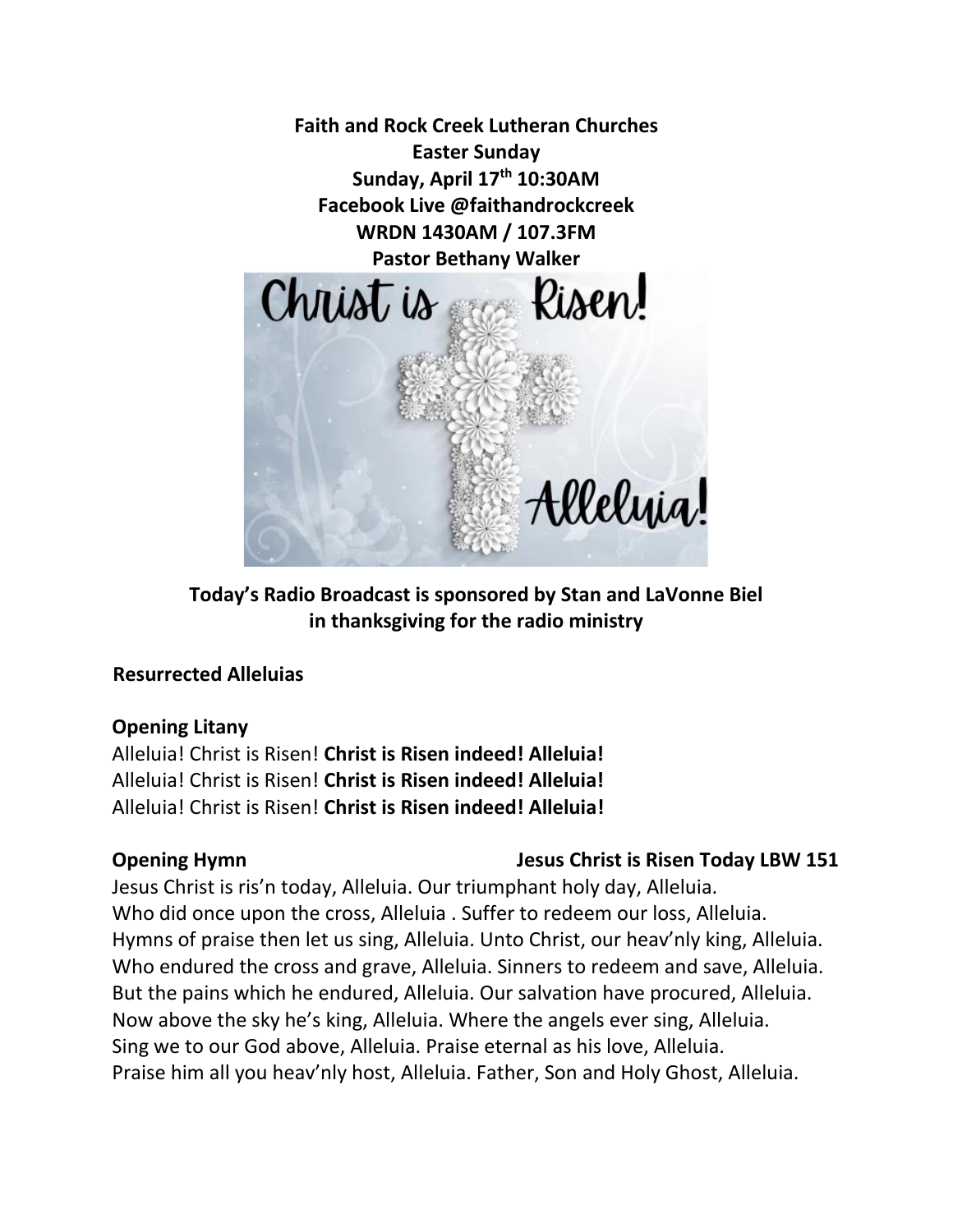#### **Greeting**

The grace of our risen Lord Jesus Christ, the love of God and the communion of the Holy Spirit be with you all.

# **And also with you.**

Alleluia! Christ is Risen! **Christ is Risen indeed! Alleluia!**

### **Thanksgiving for Baptism**

In the waters of baptism, we have passed over from death to life with Jesus Christ, and we are a new creation. For this saving mystery, and for this water, let us bless God, who was, who is, and who is to come. **We thank you, God, for your river of life, flowing freely from your throne: through the earth, through the city, through every living thing.** You rescued Noah and his family from the flood; **You opened wide the sea for the Israelites.** Now in these waters you flood us with mercy, and our sin is drowned forever. **You open the gate of righteousness and we pass safely through.** In Jesus Christ, you calm and trouble the waters. **You nourish us and enclose us in safety.** You call us forth and send us out. **In lush and barren places, you are with us.** You have become our salvation. **Now breathe upon this water and awaken your church once more.** Claim us again as your beloved and holy people. **Quench our thirst; cleanse our hearts; wipe away every tear.** To you, our Beginning and our End, **our Shepherd and Lamb**, our Alpha and our Omega, **be honor, glory, praise, and thanksgiving, now and forever. Amen.**

#### **Prayer of the Day**

God of mercy, **we no longer look for Jesus among the dead, for he is alive and has become the Lord of life. Increase in our minds and hearts the risen life we share with Christ, and help us to grow as your people toward the fullness of eternal life with you, through Jesus Christ, our Savior and Lord, who lives and reigns with you and the Holy Spirit, one God, now and forever. Amen.**

### **Children's Message**

### **First Reading Acts 10:34-43 Acts** 10:34-43

<sup>34</sup>Peter began to speak to the people: "I truly understand that God shows no partiality,  $35$  but in every nation anyone who fears him and does what is right is acceptable to him. <sup>36</sup>You know the message he sent to the people of Israel, preaching peace by Jesus Christ—he is Lord of all. 37That message spread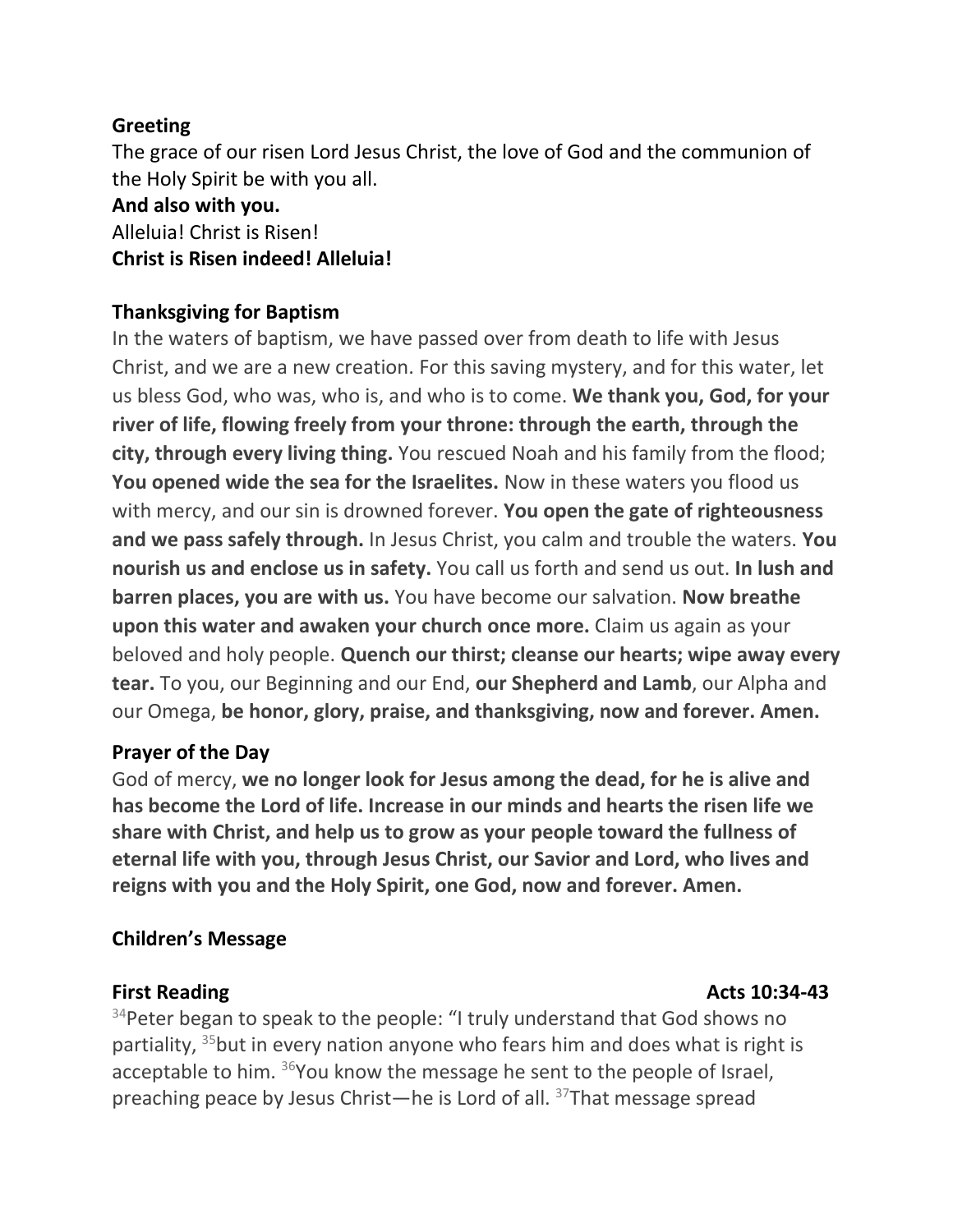throughout Judea, beginning in Galilee after the baptism that John announced: <sup>38</sup>how God anointed Jesus of Nazareth with the Holy Spirit and with power; how he went about doing good and healing all who were oppressed by the devil, for God was with him. <sup>39</sup>We are witnesses to all that he did both in Judea and in Jerusalem. They put him to death by hanging him on a tree;  $40$  but God raised him on the third day and allowed him to appear,  $41$  not to all the people but to us who were chosen by God as witnesses, and who ate and drank with him after he rose from the dead.  $42$ He commanded us to preach to the people and to testify that he is the one ordained by God as judge of the living and the dead.  $43$ All the prophets testify about him that everyone who believes in him receives forgiveness of sins through his name."

#### **Psalm Psalm 118:1-2, 14-24**

Give thanks to the Lord, for the Lord is good; God's mercy endures forever. **Let Israel now declare, "God's mercy endures forever."**

The Lord is my strength and my song, and has become my salvation.

**Shouts of rejoicing and salvation echo in the tents of the righteous:**

"The right hand of the Lord acts valiantly!

**The right hand of the Lord is exalted! The right hand of the Lord acts valiantly!"** I shall not die, but live, and declare the works of the Lord.

**The Lord indeed punished me sorely, but did not hand me over to death.** Open for me the gates of righteousness; I will enter them and give thanks to the Lord. **"This is the gate of the Lord; here the righteous may enter."** I give thanks to you, for you have answered me and you have become my salvation. **The stone that the builders rejected has become the chief cornerstone.** By the Lord has this been done; it is marvelous in our eyes. **This is the day that the Lord has made; let us rejoice and be glad in it.** 

### **Second Reading 12 Corinthians 15:19-26**

<sup>19</sup>If for this life only we have hoped in Christ, we are of all people most to be pitied. <sup>20</sup>But in fact Christ has been raised from the dead, the first fruits of those who have died. <sup>21</sup>For since death came through a human being, the resurrection of the dead has also come through a human being; <sup>22</sup>for as all die in Adam, so all will be made alive in Christ. <sup>23</sup>But each in his own order: Christ the first fruits, then at his coming those who belong to Christ.  $24$ Then comes the end, when he hands over the kingdom to God the Father, after he has destroyed every ruler and every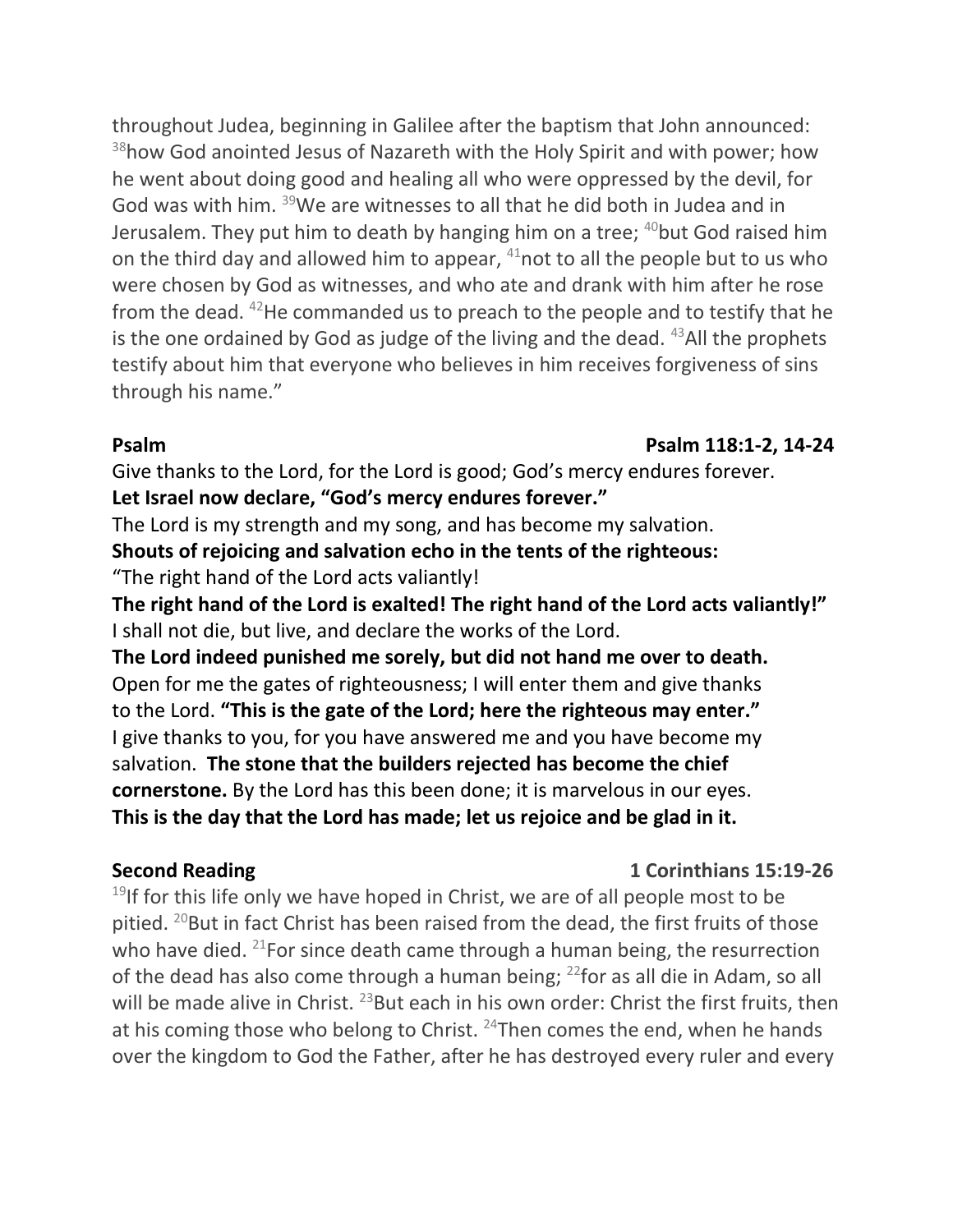authority and power. <sup>25</sup>For he must reign until he has put all his enemies under his feet. <sup>26</sup>The last enemy to be destroyed is death.

#### **Gospel** Luke 24:1-12

On the first day of the week, at early dawn, [the women] came to the tomb, taking the spices that they had prepared.  $2$ They found the stone rolled away from the tomb,  $3$  but when they went in, they did not find the body.  $4$ While they were perplexed about this, suddenly two men in dazzling clothes stood beside them. <sup>5</sup>The women were terrified and bowed their faces to the ground, but the men said to them, "Why do you look for the living among the dead? He is not here, but has risen. <sup>6</sup>Remember how he told you, while he was still in Galilee,  $7$ that the Son of Man must be handed over to sinners, and be crucified, and on the third day rise again."  $8$ Then they remembered his words,  $9$ and returning from the tomb, they told all this to the eleven and to all the rest.  $^{10}$ Now it was Mary Magdalene, Joanna, Mary the mother of James, and the other women with them who told this to the apostles.  $^{11}$ But these words seemed to them an idle tale, and they did not believe them.  $^{12}$ But Peter got up and ran to the tomb; stooping and looking in, he saw the linen cloths by themselves; then he went home, amazed at what had happened.

### **Sermon**

#### **Hymn of the Day Thine is the Glory LBW 145**

Thine is the glory, Risen conquring Son, Endless is the victory, thou o'er death hast won. Angels in bright raiment. Rolled the stone away, kept the folded graveclothes where thy body lay. (refrain)

(refrain) Thine is the glory risen conquring Son Endless is the victory thou o'er death hast won

Lo, Jesus meets thee, Risen from the tomb. Lovingly he greets thee, scatters fear and gloom; let his church with gladness hymns of triumph sing, for the Lord now liveth; death hath lost its sting. (refrain)

No more we doubt thee, glorious prince of life; life is nought without thee, aid us in our strife; make us more than conquerors though they deathless love, bring us safe through Jordan to thy home above. (refrain)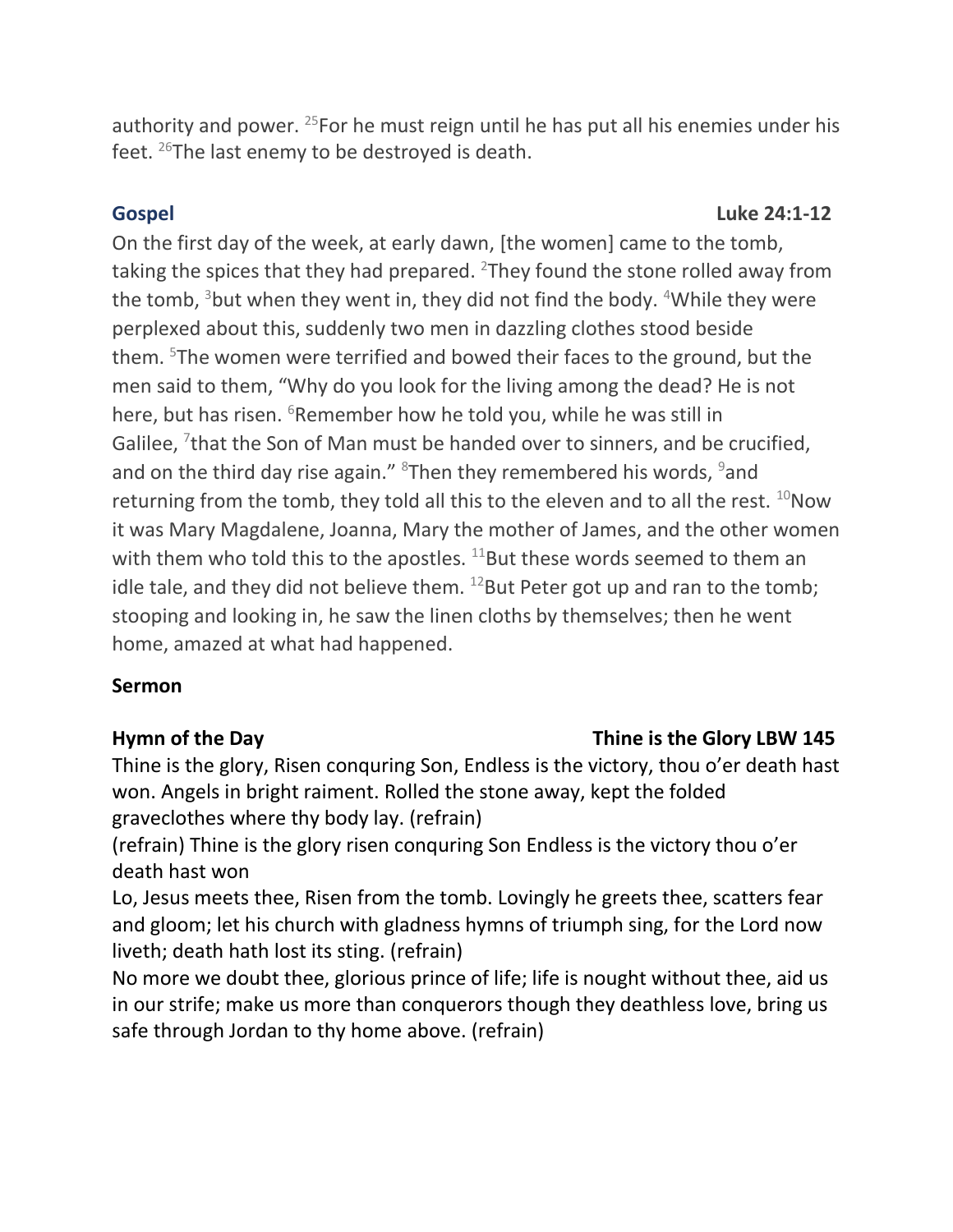#### **Nicene Creed**

Let us profess our faith in the words of the Nicene Creed

**We believe in one God, the Father, the Almighty, maker of heaven and earth, of all that is, seen and unseen. We believe in one Lord, Jesus Christ, the only Son of God, eternally begotten of the Father, God from God, Light from Light, true God from true God, begotten, not made, of one Being with the Father; through him all things were made. For us and for our salvation he came down from heaven, was incarnate of the Holy Spirit and the virgin Mary and became truly human. For our sake he was crucified under Pontius Pilate; he suffered death and was buried. On the third day he rose again in accordance with the scriptures; he ascended into heaven and is seated at the right hand of the Father. He will come again in glory to judge the living and the dead, and his kingdom will have no end. We believe in the Holy Spirit, the Lord, the giver of life, who proceeds from the Father and the Son, who with the Father and the Son is worshiped and glorified, who has spoken through the prophets. We believe in one holy catholic and apostolic church. We acknowledge one baptism for the forgiveness of sins. We look for the resurrection of the dead, and the life of the world to come. Amen.**

**Prayers of Intercession** 

**Peace**

### **Offering**

#### **Offering Prayer**

Merciful God, **our ordinary gifts seem small for such a celebration, but you make of them an abundance, just as you do with our lives. Use them for your glory and strengthen us in the risen Christ. Amen.**

### **Doxology**